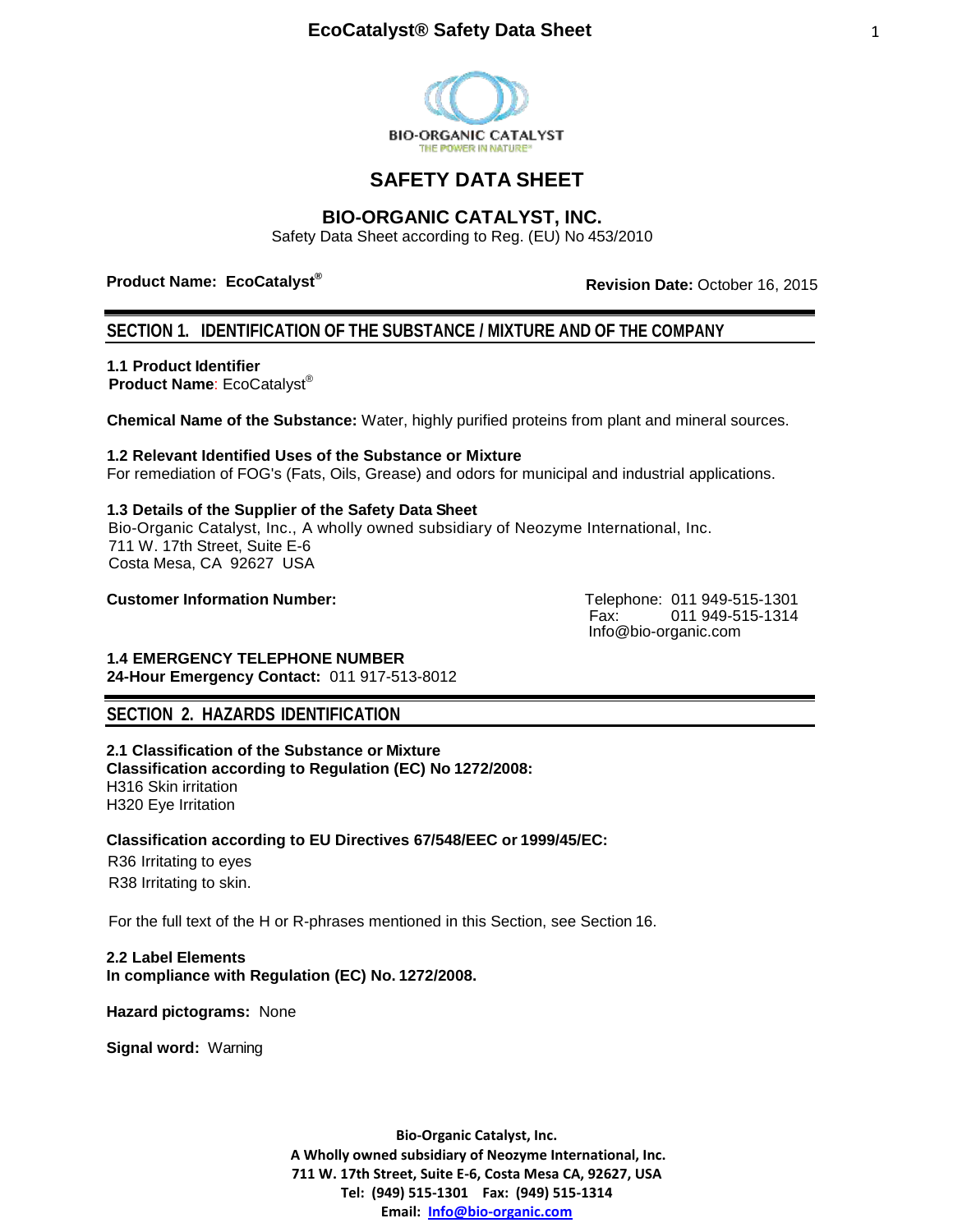#### **Hazard statements (CLP)**

H316 Causes mild skin irritation

H320 Causes eye irritation

#### **Precautionary statements:**

| P <sub>264</sub> | Wash skin thoroughly after handling.                                                           |
|------------------|------------------------------------------------------------------------------------------------|
| P <sub>280</sub> | Wear protective gloves / protective clothing / eye protection / face protection.               |
|                  | P305 + P351 + P338 IF IN EYES: Rinse cautiously with water for several minutes. Remove contact |
|                  | lenses, if present and easy to do. Continue rinsing.                                           |
| $P302 + P352$    | IF ON SKIN: Wash with plenty of soap and water.                                                |
| $P332 + P313$    | If skin irritation occurs: Get medical advice / attention.                                     |

### **2.3 Other Hazards**

None

## **SECTION 3. COMPOSITION / INFORMATION ON INGREDIENTS**

### **3.1 Substance**

Not applicable

#### **3.2 Mixture**

| <b>Name</b>                                             | <b>Product Identifier</b> | %    | <b>Classification According to</b><br>Directive 67/548/EEC | <b>CLP Classification</b><br><b>Regulation (EC)</b><br>No. 1272/2008 |
|---------------------------------------------------------|---------------------------|------|------------------------------------------------------------|----------------------------------------------------------------------|
| Aqueous solution of fermentation<br>supernatant (Yeast) | 68876-77-7                | 91.0 | Not classified                                             | Not classified                                                       |
| Alcohols, C11-15-secondary,<br>ethoxylated              | 68131-40-8                | 9.0  | <b>R36 and R38</b>                                         | H315<br>H <sub>319</sub>                                             |

If present in this product, any not classified components disclosed above for which no country specific OEL value(s) is (are) indicated under Section 8, are being disclosed as voluntarily disclosed components.

For the full text of the H Statements and R Phrases mentioned in this Section, see Section 16.

If present in this product, any not classified components disclosed above for which no countryspecific OEL value(s) is (are) indicated under Section 8, are being disclosed as voluntarily disclosed components.

### **SECTION 4. FIRST AID MEASURES**

#### **4.1 Description of First Aid Measures**

**General advice:** First aid responders should pay attention to self-protection and use the recommended protective clothing (chemical resistant gloves, splash protection). If potential for exposure exists, refer to Section 8 for specific personal protective equipment.

**Inhalation:** Move person to fresh air; if effects occur, consult a physician.

**Skin contact:** Wash off with plenty of water.

**Eye contact:** Immediately flush eyes with water; remove contact lenses, if present, after the first 5 minutes, then continue flushing eyes for at least 15 minutes.

**Ingestion:** If swallowed, seek medical attention. Do not induce vomiting unless directed to do so by medical personnel.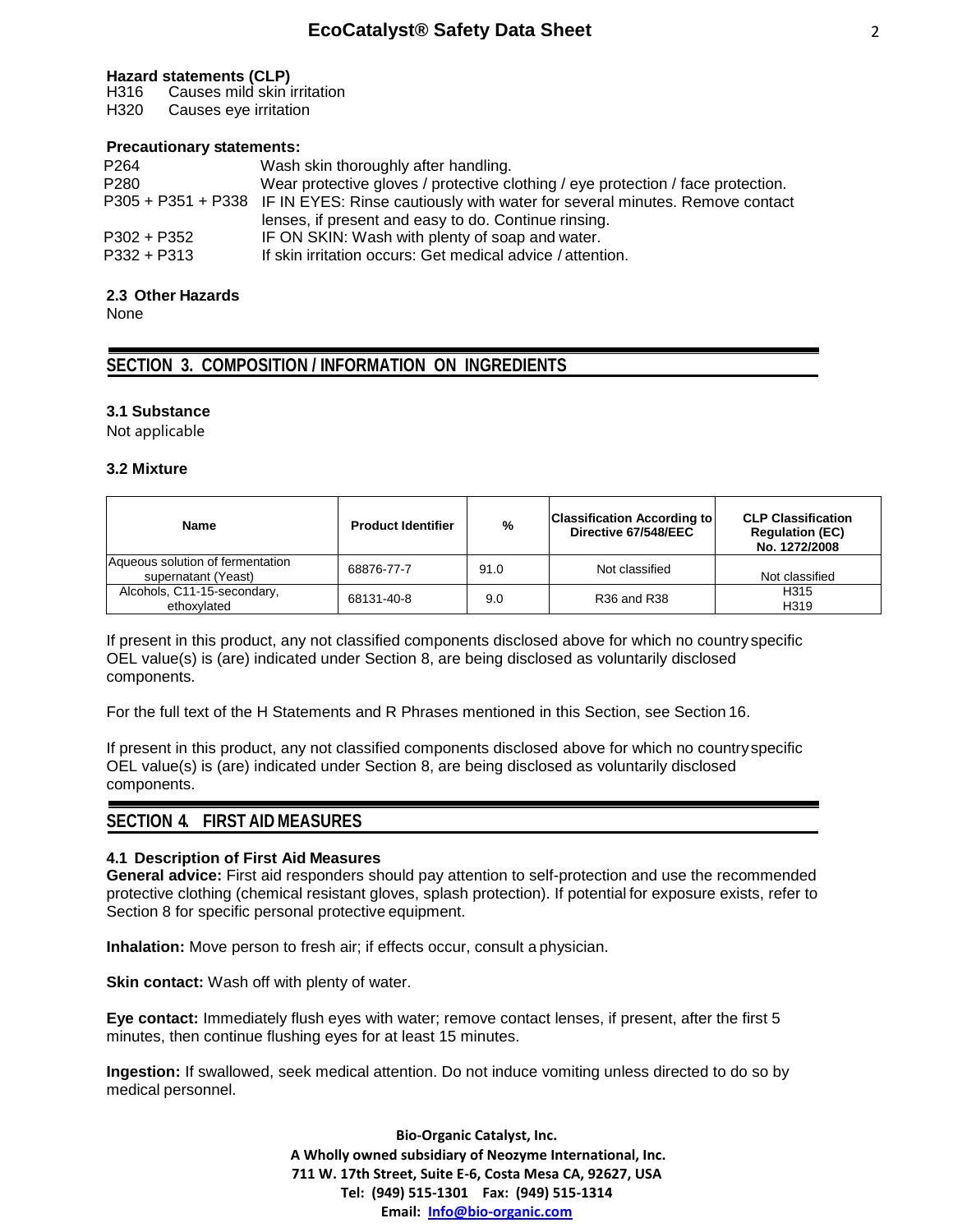**4.2 Most Important Symptoms and Effects, both Acute and Delayed:** Aside from the information found under Description of first aid measures (above) and Indication of immediate medical attention and special treatment needed (below), any additional important symptoms and effects are described in Section 11: Toxicology Information.

### **4.3 Indication of any Immediate Medical Attention and Special Treatment Needed. Notes to**

**Physician:** Treatment of exposure should be directed at the control of symptoms and the clinical condition of the patient.

### **SECTION 5. FIREFIGHTING MEASURES**

### **5.1 Extinguishing Media**

**Suitable extinguishing media:** Water fog or fine spray. Dry chemical fire extinguishers. Carbon dioxide fire extinguishers. Foam. Alcohol resistant foams (ATC type) are preferred. General purpose synthetic foams (including AFFF) or protein foams may function, but will be less effective.

#### **Unsuitable extinguishing media:** None

### **5.2 Special Hazards Arising from the Substance or Mixture**

**Hazardous combustion products:** During a fire, smoke may contain the original material in addition to combustion products of varying composition which may be toxic and/or irritating. Combustion products may include and are not limited to: Carbon monoxide. Carbon dioxide.

**Unusual fire and explosion hazards:** Violent steam generation or eruption may occur upon application of direct water stream to hot liquids.

#### **5.3 Advice for Firefighters**

**Firefighting procedures:** Keep people away. Isolate fire and deny unnecessary entry. Burning liquids may be extinguished by dilution with water. Burning liquids may be moved by flushing with water to protect personnel and minimize property damage.

**Special protective equipment for firefighters:** Wear positive-pressure, self-contained breathing apparatus (SCBA) and protective firefighting clothing (includes firefighting helmet, coat, trousers, boots, and gloves). If protective equipment is not available or not used, fight fire from a protected location or safe distance.

## **SECTION 6. ACCIDENTAL RELEASE MEASURES**

### **6.1 Personal Precautions, Protective Equipment and Emergency Procedures**

Isolate area. Keep unnecessary and unprotected personnel from entering the area. Refer to section 7, Handling, for additional precautionary measures. Use appropriate safety equipment. For additional information, refer to Section 8, Exposure Controls and Personal Protection.

#### **6.2 Environmental Precautions**

**"**IN ACCORDANCE WITH NATIONAL AND LOCAL LAWS AND PRACTICES." Flush down sewage or drainage systems with copious amounts of water. See Section 12, Ecological Information.

**6.3 Reference to Other Sections:** References to other sections, if applicable, have been provided in the previous sub-sections.

## **SECTION 7. HANDLING AND STORAGE**

#### **7.1 Precautions for Safe Handling**

Avoid contact with eyes, skin, and clothing. Wash thoroughly after handling. See Section 8, EXPOSURE CONTROLS AND PERSONAL PROTECTION.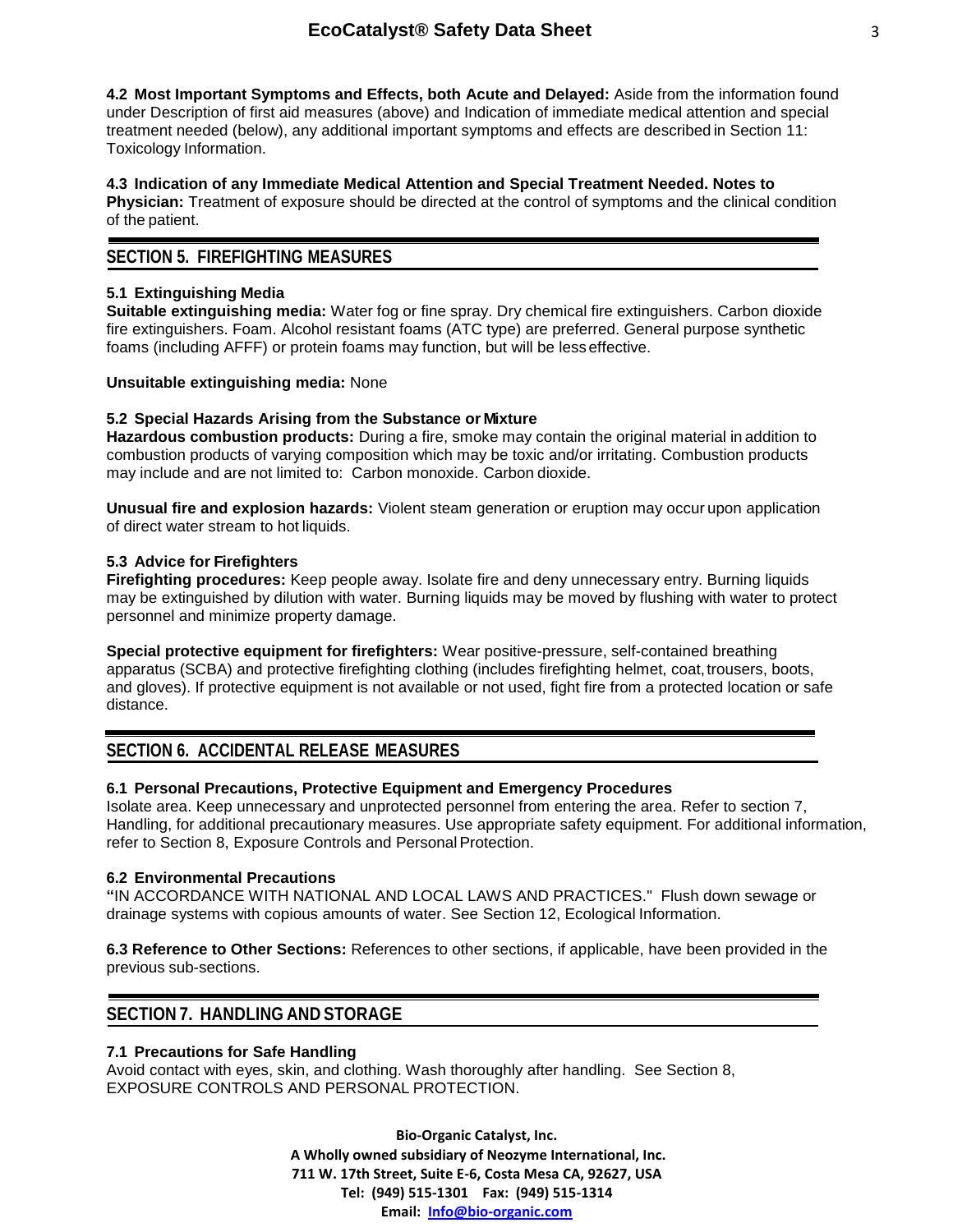#### **7.2 Conditions for Safe Storage, including any Incompatibilities**

No specific requirements. CONDITIONS TO AVOID: Temperatures above 45°C., pH below 2.5 and above 12.5 will affect the quality and condition of the product. Strong caustics and strong bases may affect the quality and condition of the product. Additional storage and handling information on this product may be obtained by calling your sales or customer service contact. The shelf life given is for unopened containers stored under moderate temperature conditions.

### **Storage stability:**

Use within 24 months

#### Storage **7.3 Specific End Use**

See the technical data sheet on this product for further information.

### **SECTION 8. EXPOSURE CONTROLS / PERSONAL PROTECTION**

#### **8.1 Exposure Controls**

**Engineering controls:** Use local exhaust ventilation, or other engineering controls, to maintain airborne levels below exposure limit requirements or guidelines. If there are no applicable exposure limit requirements or guidelines, general ventilation should be sufficient for most operations. Local exhaust ventilation may be necessary for some operations.

#### **Individual protection measures:**

**Eye/face protection:** Use chemical goggles. Chemical goggles should be consistent with EN 166 or equivalent.

**Skin protection/hand protection**: Use chemical resistant gloves classified under Standard EN374. Protective gloves against chemicals and micro-organisms. Examples of preferred glove barrier materials include: Butyl rubber. Chlorinated polyethylene. Natural rubber ("latex"). Neoprene. Nitrile/butadiene rubber ("nitrile" or "NBR"). Polyethylene. Ethyl vinyl alcohol laminate ("EVAL"). Polyvinyl chloride ("PVC" or "vinyl"). Viton.

Examples of acceptable glove barrier materials include: Polyvinyl alcohol ("PVA"). When prolonged or frequently repeated contact may occur, a glove with a protection class of 6 (breakthrough time greater than 480 minutes according to EN 374) is recommended. When only brief contact is expected, a glove with a protection class of 2 or higher (breakthrough time greater than 30 minutes according to EN 374) is recommended. NOTICE: The selection of a specific glove for a particular application and duration of use in a workplace should also take into account all relevant workplace factors such as, but not limited to: Other chemicals which may be handled, physical requirements (cut/puncture protection, dexterity, thermal protection), potential body reactions to glove materials, as well as the instructions/specifications provided by the glove supplier.

**Environmental exposure controls:** See SECTION 7: Handling and storage and SECTION 13: Disposal considerations for measures to prevent excessive environmental exposure during use and waste disposal.

### **SECTION 9. PHYSICAL AND CHEMICAL PROPERTIES**

#### **9.1 Information on Basic Physical and Chemical Properties**

| Appearance                                               |                                                    |  |  |  |  |  |
|----------------------------------------------------------|----------------------------------------------------|--|--|--|--|--|
| <b>Physical State</b>                                    | Liquid                                             |  |  |  |  |  |
| Color                                                    | Colorless - pale amber                             |  |  |  |  |  |
| Odor                                                     | Mild                                               |  |  |  |  |  |
| <b>Odor Threshold</b>                                    | No test data available                             |  |  |  |  |  |
| pH                                                       | Full Strength Concentrate 3.25 +/- .25             |  |  |  |  |  |
|                                                          | At recommended use dilutions, pH ranges 6.3 to 6.9 |  |  |  |  |  |
| <b>Melting Point/Range</b>                               | Not applicable                                     |  |  |  |  |  |
|                                                          | <b>Bio-Organic Catalyst, Inc.</b>                  |  |  |  |  |  |
| A Wholly owned subsidiary of Neozyme International, Inc. |                                                    |  |  |  |  |  |
| 711 W. 17th Street, Suite E-6, Costa Mesa CA, 92627, USA |                                                    |  |  |  |  |  |
|                                                          | Tel: (949) 515-1301  Fax: (949) 515-1314           |  |  |  |  |  |
|                                                          | Email: Info@bio-organic.com                        |  |  |  |  |  |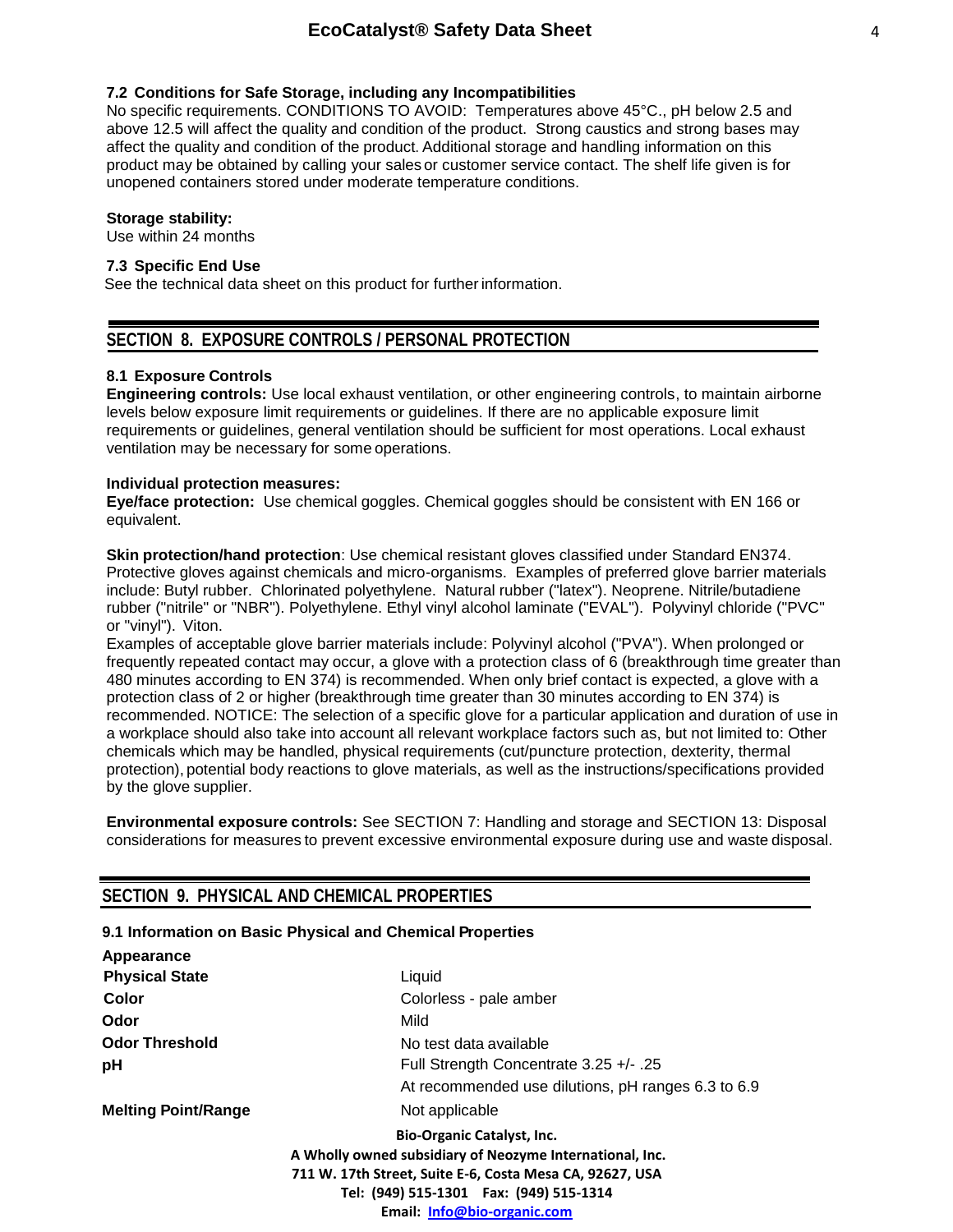| <b>Freezing Point</b><br>Boiling Point (760 mmHg)                | See Pour Point<br>> 100 °C at 760 mmHg Calculated   |
|------------------------------------------------------------------|-----------------------------------------------------|
| <b>Flash Point</b><br><b>Evaporation Rate (Butyl Acetate = 1</b> | ASTM D 93 Closed Cup > 93°C<br>$< 0.01$ Calculated  |
| <b>Flammability (solid, gas)</b><br><b>Lower Explosion Limit</b> | Not applicable to liquids<br>No test data available |
| <b>Upper Explosion Limit</b>                                     | No test data available                              |
| Vapor Pressure                                                   | No test data available                              |
| <b>Relative Vapor Density (air = 1)</b>                          | >1 Calculated                                       |
| Relative Density (water $= 1$ )                                  | 1.002 @ 20 $^{\circ}$ C / 20 $^{\circ}$ C           |
| <b>Water Solubility</b>                                          | 100% in water                                       |
| <b>Auto-ignition Temperature</b>                                 | No test data available                              |
| <b>Decomposition Temperature</b>                                 | No test data available                              |
| <b>Kinematic Viscosity</b>                                       | @ $40^{\circ}$ C 2.3373 cst                         |
| <b>Explosive Properties</b>                                      | No data available                                   |
| <b>Oxidizing Properties</b>                                      | No data available                                   |
| 9.2 Other information                                            |                                                     |
| <b>Pour Point</b>                                                | 2.22°C or (+28°F)                                   |

NOTE: The physical data presented above are typical values and should not be construed as a specification.

### **SECTION 10. STABILITYANDREACTIVITY**

**10.1 Reactivity:** No data available

**10.2 Chemical Stability:** Thermally stable at typical use temperatures.

**10.3 Possibility of Hazardous Reactions:** Polymerization will not occur.

**10.4 Conditions to Avoid:** Exposure to elevated temperatures can cause product to decompose.

**10.5 Incompatible Materials:** Avoid contact with: Strong acids. Strong bases. Strong oxidizers.

**10.6 Hazardous Decomposition Products:** Decomposition products depend upon temperature, air supply and the presence of other materials.

## **SECTION 11. TOXICOLOGICAL INFORMATION**

Toxicological information on this product, or its components, appears in this section when such data is available.

#### **11.1 Information on Toxicological Effects**

**Acute toxicity:** LC50-Level of 10,000 mg/kg: No effects after 168 hours; Non-Toxic.

**Acute oral toxicity:** Very Low toxicity if swallowed. Small amounts swallowed incidentally as a result of normal handling operations are not likely to cause injury; however, swallowing larger amounts may cause injury.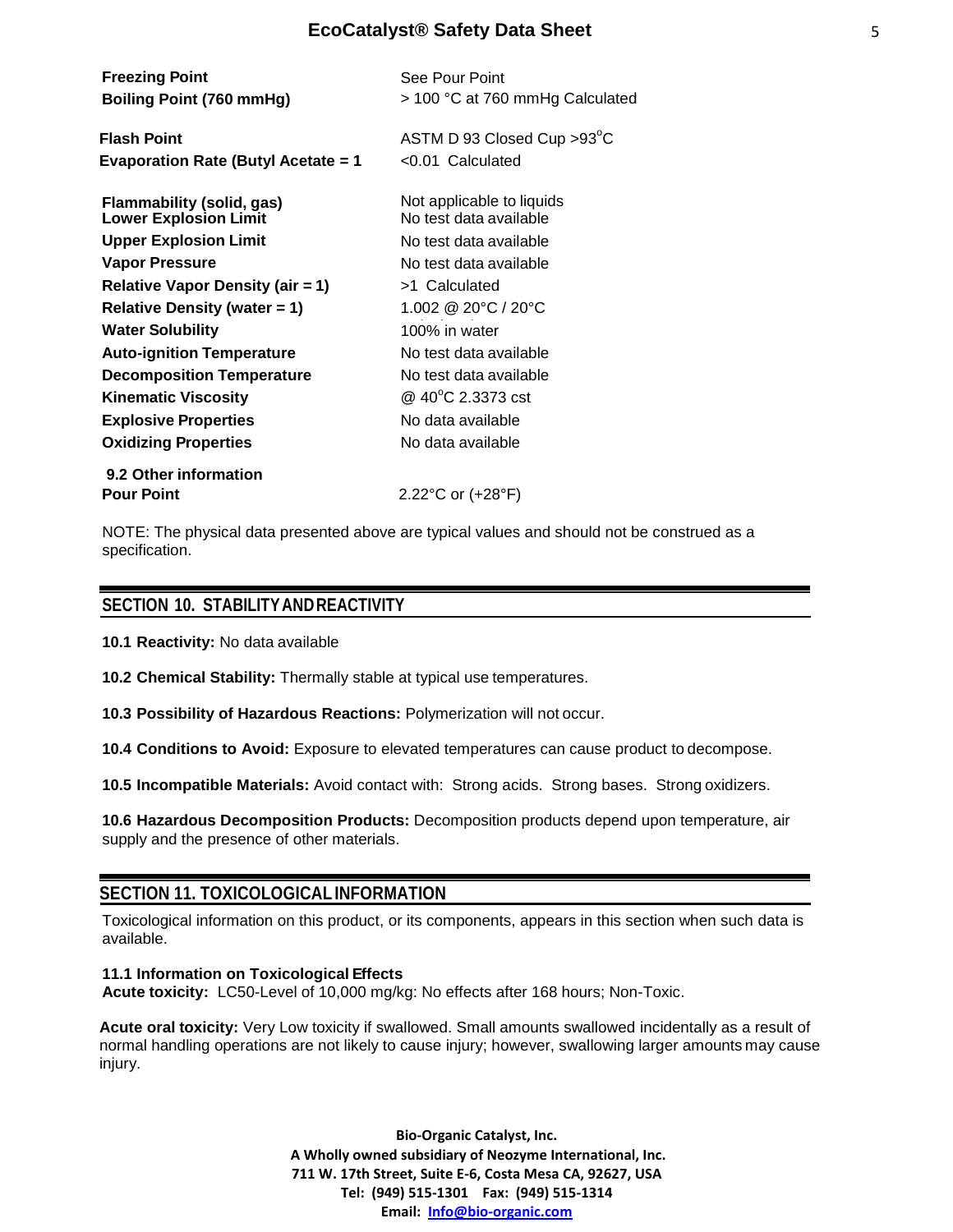Typical for this family of materials. ORAL LD50**:** Levels of >5,000 mg/kg: No effects.

**Acute dermal toxicity:** Prolonged skin contact is unlikely to result in absorption of harmful amounts.

Typical for this family of materials. LD50, Rabbit,  $> 2,000$  mg/kg as tested.

**Acute inhalation toxicity:** No adverse effects are anticipated from single exposure to vapor. For respiratory irritation and narcotic effects: No relevant data found. The LC50 has not been determined.

**Skin corrosion/irritation:** Skin irritation testing: Final dermal irritation determination, It is a mild skin irritation based on a score of 2.09 compared to standard of draize score  $> 1.5$ , but  $< 2.3$ .

**Serious eye irritation:** None

**Eye Irritation Testing:** Utilization of InVitro International's Irritection Assay System was used to evaluate the product and is classified as a mild ocular irritant, under EU CLP classification, with an IDE score of 15.2, which reflects a classification of Category 2 irritant.

#### **Sensitization:**

**For skin sensitization:** No relevant data found. **For respiratory sensitization**: No relevant data found.

**Specific target organ systemic toxicity (single exposure):** Evaluation of available data suggests that this material is not an STOT-SE toxicant.

#### **Specific target organ systemic toxicity (repeated exposure)**

Based on available data, repeated exposures are not anticipated to cause significant adverse effects.

**Carcinogenicity:** No relevant data found.

**Teratogenicity:** No relevant data found.

**Reproductive toxicity:** No relevant data found.

**Mutagenicity:** No relevant data found.

**Aspiration hazard:** Based on physical properties, not likely to be an aspiration hazard.

### **COMPONENTS INFLUENCING TOXICOLOGY:** None

### **SECTION 12. ECOLOGICAL INFORMATION**

Ecotoxicological information on this product, or its components, appears in this section when such data is available. This is a totally safe and efficient biocatalytic degrader of organic waste materials. The product causes contaminants and other organic matter to eventually biodegrade, thus returning to carbon dioxide and water. When disposed of in sewage and drainage systems, the product aids in the breakdown of pollutants such as oil.

#### **12.1 Toxicity**

**Ecotoxicity:** The material is non-toxic to aquatic organisms on an acute basis (LC50/EC50 between 1 and 10 mg/L in the most sensitive species tested).

**Fish acute & prolonged toxicity:** For this family of materials: LC50, fathead minnow (Pimephales promelas), static, 96 hrs. 100% survival rate at 1ppm.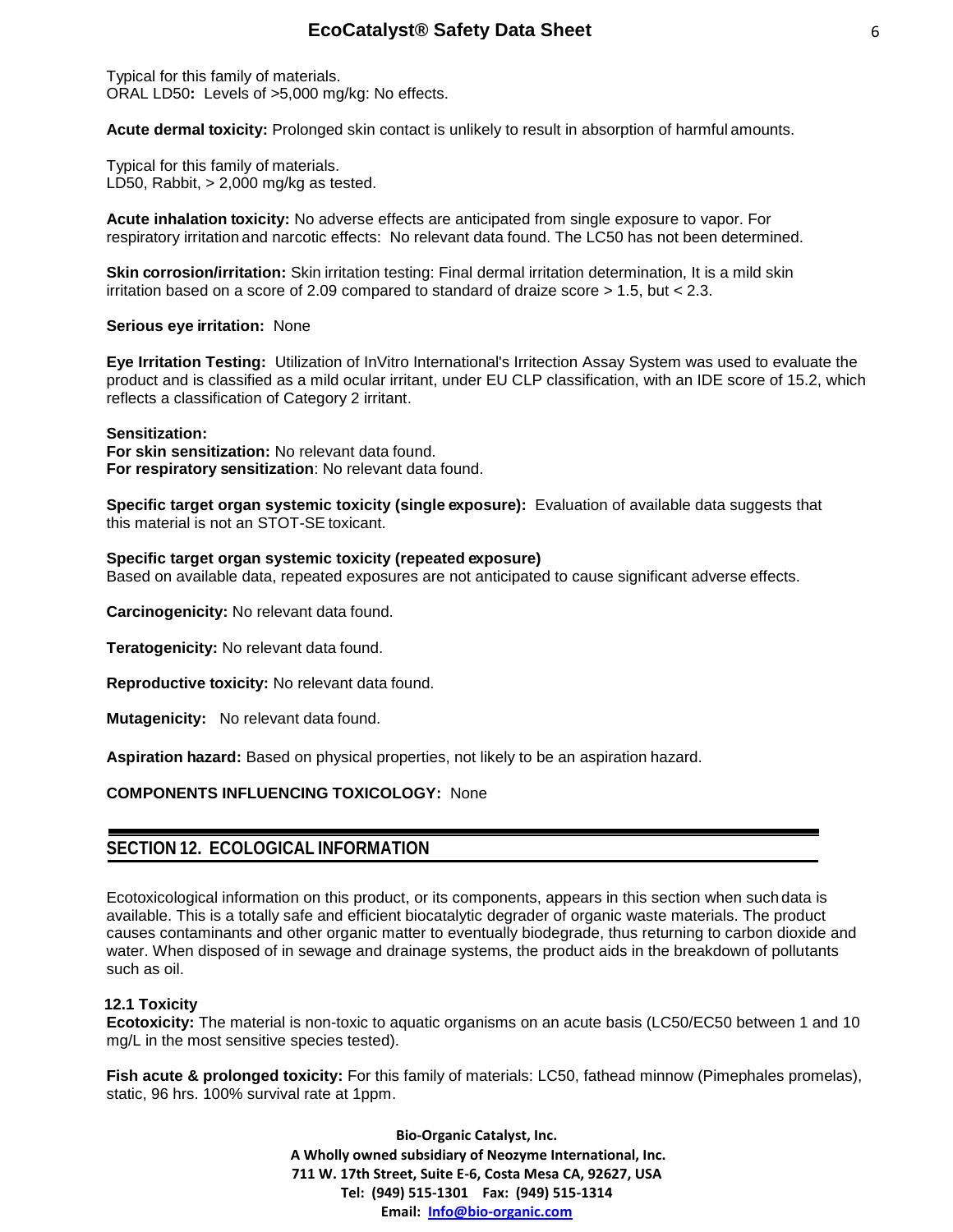**Aquatic invertebrate acute toxicity:** EC50, water flea Daphnia magna, 48 hrs. Toxicity: Not Detected.

**Toxicity to micro-organisms:** EC50 Vibrio fischeri (Photobacterium phosphoreum), P seudokirchner¡ella subcapitata (Selen astrum capricornutum) Toxicity: Not Detected.

**Mutagenicity test:** The organisms P. subcapitata and D. magna are continental water organisms. V. fischeri is an organism that can be involved for both continental water and marine water samples. Salmonella typhimurium is an organism to evaluate sweet water and its results can be applied to the environment and extrapolated to humans.

### **Salmonella typhimurium:** Mutagenicity**:** Not Detected

**Marine acute toxicity:** The marine invertebrate species, Mysidopsis bahia (Americamysis bahia) and the marine vertebrate species, Menidia beryllina were used in the tests. For the marine invertebrate species,48- Hour Acute Mysidopsis bahia survival test results : LC-50 -316.23 (ppm), The 96-Hour LC-50 (concentration at which 50% mortality is expected to occur) Menidia beryllina survival data was 203.04 (ppm).

### **12.2 Persistence and Degradability**

**OECD biodegradation tests**: For this family of materials: OECD Guideline for Testing of Chemicals, 302 B, Inherent Biodegradability: Zahn-Wellens/EMPA-Test Adopted: July 17, 1992, as well as German Standard Procedures for Water, Waste Water and Sludge Testing, Test procedure with water organisms (Group L) Determination of the biodegradability, Static Test (L25), DIN 38 412, Part 25.

**Biodegradation exposure time method**: > 58% -48 HRS OECD 302B Test Closed Bottle Ready Biodegradability Test Reference: Environmental Protection Agency - Toxic Substances Control Act, Code of Federal Regulations Title 40, part 796, section 3200 (40 CPR 796.3200)

#### **Biodegradation exposure time method: > 75%-28 Days**

**Environmental fate**: Persistence and Degradability: The material is readily biodegradable. Passes OECD test(s) for ready biodegradability.

#### **12.3 Bioaccumulative Potential**

Unknown

#### **12.4 Mobility in Soil**

No specific, relevant data available for assessment.

#### **12.5 Results of PBT and vPvB assessment**

This substance has not been assessed for persistence, bioaccumulation and toxicity (PBT).

#### **12.6 Other Adverse Effects**

This substance is not in Annex I of Regulation (EC) No 1005/2009 on substances that deplete the ozone layer.

## **SECTION 13. DISPOSAL CONSIDERATIONS**

#### **13.1 Waste Treatment Methods**

Flush down sewage or drainage systems with copious amounts of water. Any disposal practices must be in compliance with all national and provincial laws and any municipal or local by-laws governing waste.

The definitive assignment of this material to the appropriate EWC group, and thus its proper EWC code, will depend on the use that is made of this material. Contact the authorized waste disposal services.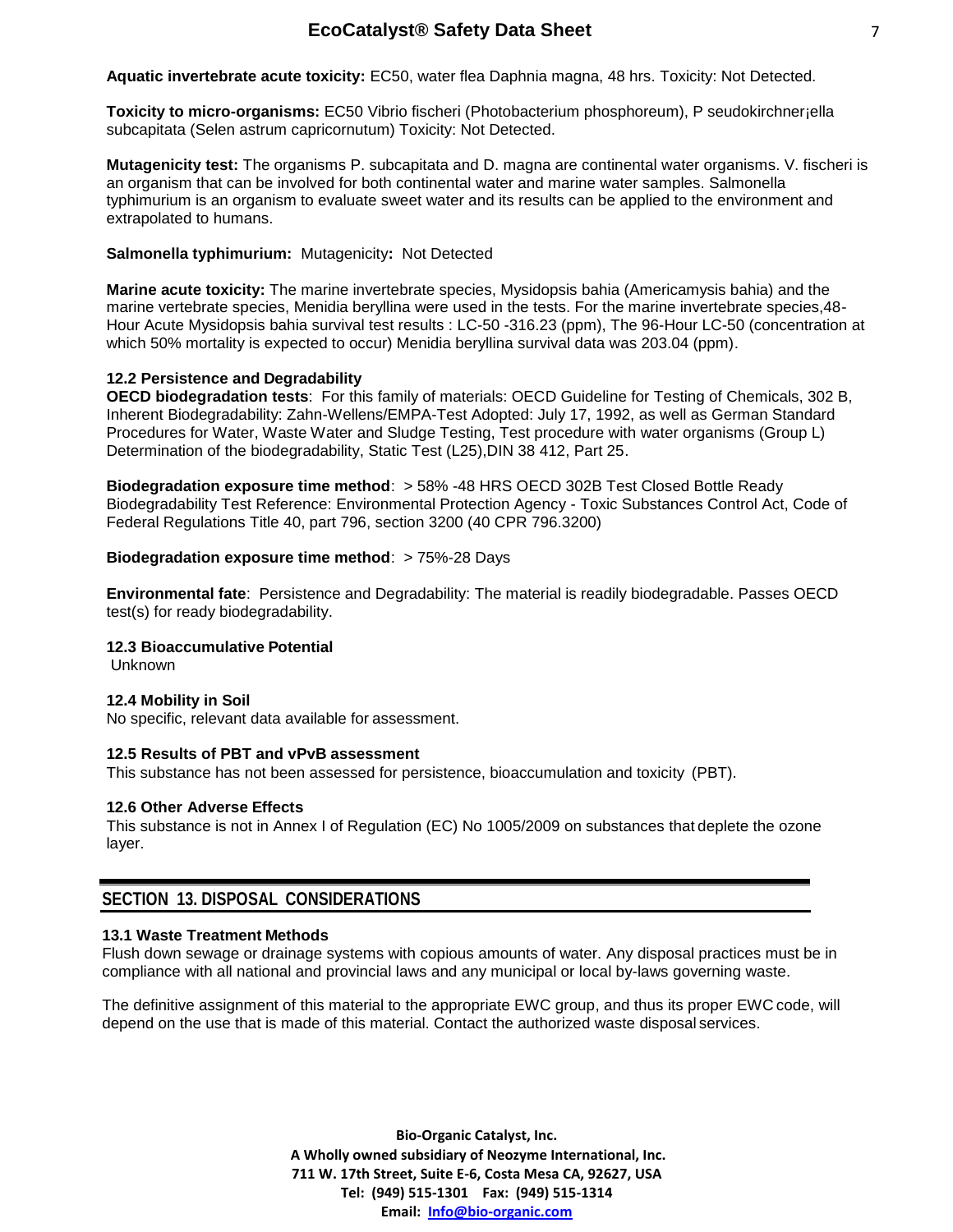## **SECTION 14. TRANSPORT INFORMATION**

#### **Classification for ROAD and Rail Transport (ADR/RID):**

| 14.1 | <b>UN number</b>                                    | Not applicable                                                       |  |  |  |  |  |
|------|-----------------------------------------------------|----------------------------------------------------------------------|--|--|--|--|--|
|      | 14.2 Proper shipping name                           | Not applicable                                                       |  |  |  |  |  |
|      | 14.3 Class                                          | 55                                                                   |  |  |  |  |  |
|      | 14.4 Packing group                                  | Not applicable                                                       |  |  |  |  |  |
|      | 14.5 Environmental hazards                          | Not considered environmentally hazardous based on<br>available data. |  |  |  |  |  |
|      | 14.6 Special precautions for user                   | No data available.                                                   |  |  |  |  |  |
|      | <b>Classification for SEA Transport (IMO-IMDG):</b> |                                                                      |  |  |  |  |  |
|      | 14.1 UN number                                      | Not applicable                                                       |  |  |  |  |  |
|      | 14.2 Proper shipping name                           | Not applicable                                                       |  |  |  |  |  |
|      | 14.3 Class                                          | Not applicable                                                       |  |  |  |  |  |
|      | 14.4 Packing group                                  | Not applicable                                                       |  |  |  |  |  |
|      | 14.5 Environmental hazards                          | Not considered as marine pollutant based on available data.          |  |  |  |  |  |

**14.6 Special precautions for user** No data available. **14.7 Transport in bulk according to Annex I or II of MARPOL 73/78 and the IBC or IGC Code**

Consult IMO regulations before transporting ocean bulk.

#### **Classification for AIR Transport (IATA/ICAO):**

|      | 14.1 UN number                      | Not applicable     |
|------|-------------------------------------|--------------------|
|      | 14.2 Proper shipping name           | Not applicable     |
|      | 14.3 Class                          | Not applicable     |
| 14.4 | <b>Packing group</b>                | Not applicable     |
|      | 14.5 Environmental hazards          | Not applicable     |
| 14.6 | <b>Special precautions for user</b> | No data available. |

This information is not intended to convey all specific regulatory or operational requirements /information relating to this product. Transportation classifications may vary by container volume and may be influenced by regional or country variations in regulations. Additional transportation system information can be obtained through an authorized sales or customer service representative. It is the responsibility of the transporting organization to follow all applicable laws, regulations and rules relating to the transportation of the material.

## **SECTION 15. REGULATORY INFORMATION**

#### **15.1 Safety, Health and Environmental Regulations/Legislation Specific for the Substance or Mixture**

### **REACH Regulation (EC) No 1907/2006**

This product contains only components that have been either pre-registered, registered, are exempt from registration, are regarded as registered or are not subject to registration according to Regulation (EC) No.